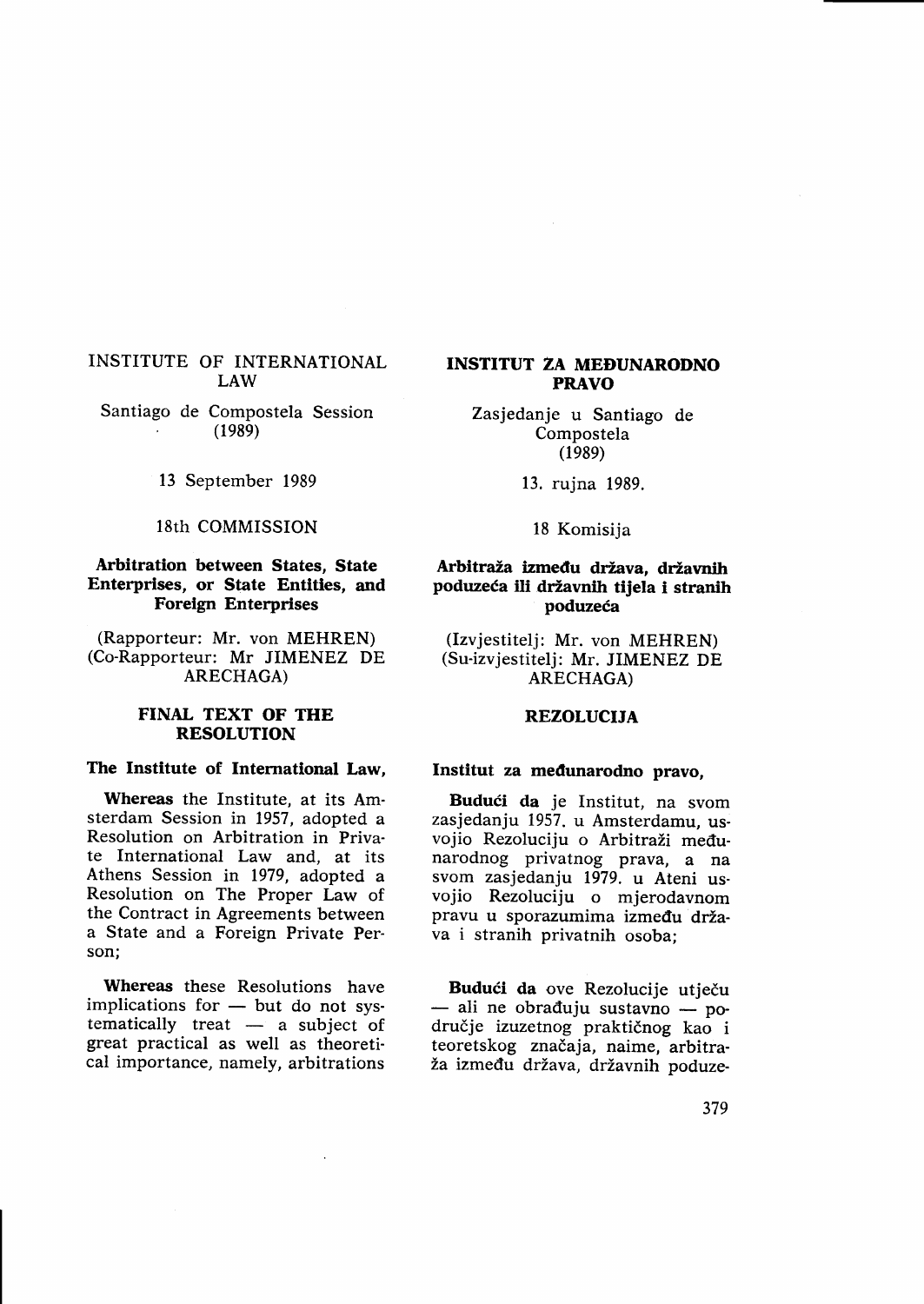between States, state enterprises, or state entities, on the one hand, and foreign enterprises, on the other;

Whereas statement of a coherent body of principle regarding the arbitrator's role and obligations in such arbitrations will clarify certain fundamental questions and contribute to legal security;

Whereas, while there are many principles that apply to international arbitrations in general, this Resolution also draws attention to other principles which are of special importance to arbitrations between States, state enterprises, or state entities, on the one hand, and foreign enterprises, on the other;

Whereas an arbitral tribunal's duty to act pursuant to the agreement from which its authority derives sets the limits within which concern for the award's enforceability in a given jurisdiction can ap' propriately influence the result to be reached; and

Noting that this Resolution is without prejudice to the applicable provisions of international treaties; and

Noting further that this Resolution has in view only the authority and duties of arbitrators in arbitrations between States, state enterprises, or state entities, on the one hand, and foreign enterprises, on the other,

Adopts the following Articles:

## Article I

Arbitrators derive their authority and powers from the parties' agreement providing for arbitration. An arbitrator shall neither exceed his

ća ili državnih tijela na jednoj strani i stranih poduzeća na drugoj strani;

Budući da će iskaz cjelovitog sustava načela u pogledu uloge i obveza arbitra u takvim arbitražama pojasniti odredena temeljna pitanja i doprinjeti pravnoj sigurnosti;

Budući da, iako postoje mnoga načela koja se općenito primjenjuju na međunarodne arbitraže, i ova Rezolucija skreće pažnju na neka druga nadela koja imaju posebni značaj za arbitraže između država. državnih poduzeća ili državnih tijela s jedne strane i stranih poduzeia s druge strane;

Budući da dužnost svakog arbitražnog vijeća da postupa u skladu sa sporazurnom iz kojeg crpi svoje ovlaStenje postavlja granice unutar kojig briga za izvršenje arbitražne odluke u mjerodavnom pravnom poretku može odgovarajuće utjecati na rezultat do kojeg se doSlo; i

Primjećujući da ništa u ovoj Rezoluciji nije na uštrb odredaba koje se primjenjuju po međunarodnim ugovorima; i

Primjećujući da ova Rezolucija ima u vidu samo ovlaštenja i dužnosti arbitara u arbitražama između država, državnih poduzeća ili državnih tijela s jedne strane i stranih poduzeća s druge strane,

Usvaja ove članove:

## elan 1.

Položaj i ovlaštenja arbitra proizlaze iz arbitražnog sporazuma. Arbitar niti smije prekoračiti svoja ovlaStenja niti udiniti manje negoli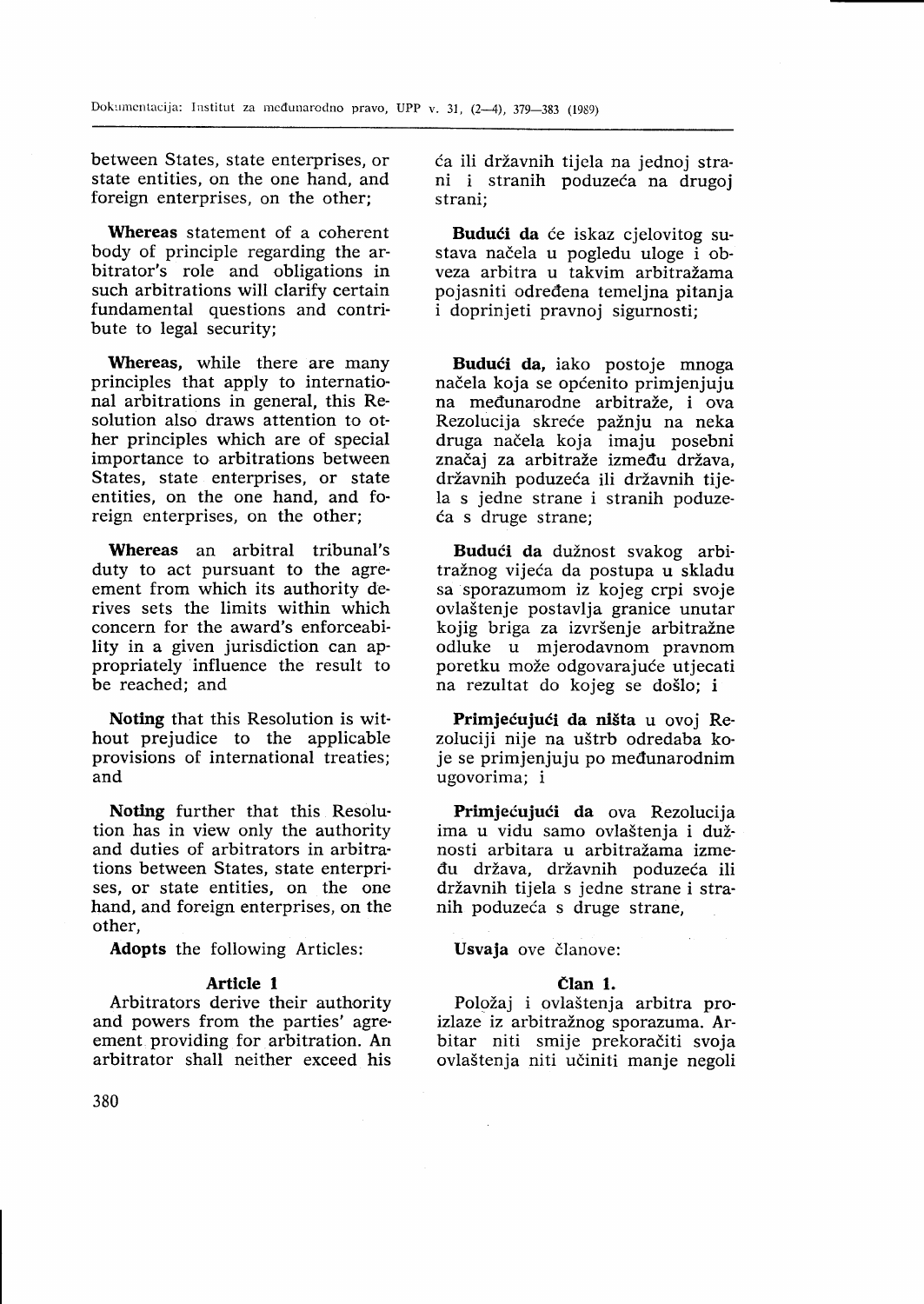powers nor do less than is required to exercise his authority completely; and he shall exercise his functions impartially and independently.

## Article 2

In no case shall an arbitrator violate principles of international public policy as to which a broad consensus has emerged in the international community.

#### Article <sup>3</sup>

Unless the arbitration agreement provides otherwise, the following general principles apply:

(a) The arbitration agreement is separable from the legal relationship to which it refers;

(b) The tribunal determines the existence and extent of its jurisdiction and powers;

(c) A party's refusal to participate in the arbitration, whether by failing to appoint an arbitrator pursuant to the arbitration agreement, or through the withdrawal of an arbitrator, or by resorting to other obstructionist measures, neither suspends the proceedings nor prevents the rendition of a valid award;

(d) Should it become unduly diffi cult to carry on an arbitration at the agreed place, the tribunal is entitled, after consultation with the parties, to remove the arbitration to such place as it may decide;

(e) The obstructionist measures of an arbitrator, including a refusal to discharge his functions, shall not unreasonably delay the proceedings. Where the other arbitrators agree that the delay has become unreasonable, the appointing party or authority should act to replace the arbitrator responsible for the se od njega traži kako bi u potpu nosti ispunio svoju dužnost: i on će obavljati svoju funkciju nepristrano i neovisno.

#### Član<sub>2</sub>

Arbitar ne smije ni u kojem slučaju povrijediti načela međunarodnog javnog poretka o kojima se u medunarodnoj zajednici stvorila 5iroko rasprostranjena suglasnost.

#### Član 3.

Ako sporazum o arbitraži drugačije ne predviđa, primjenjivat će se ova načela:

a) Arbitražni sporazum je odvojeil od pravnog odnosa na koji se odnosi;

b) Arbitražni sud utvrđuje postojanje i opseg svoje nadležnosti i ovlaštenia:

c) Odbijanje neke od stranaka da sudjeluje u arbitraži, bilo tako što propusti imenovati arbitra u skla du s arbitražnim sporazumom, ili tako što povuče nekog arbitra, ili tako što se posluži nekim drugim mjerama za opstrukciju arbitražnog postupka, neće dovesti do prekida postupka niti će spriječiti donošenje pravovaljane arbitražne odluke;

d) Ako postane neuobičajeno teško voditi arbitražu u ugovorenom mjestu, arbitražni je sud ovlašten. nakon što se posavjetuje sa strankama, premjestiti arbitražu na ono mjesto za koje se odludi;

e) Opstrukcija postupka od strane nekog arbitra, uključujući i odbijanje da obavlja svoju funkciju, ne smije nerazborito odugovladiti postupak. Ako se ostali arbitri slože da je odugovlačenje postalo nerazborito, stranka koja je imenovala arbitra odgovornog za odugovla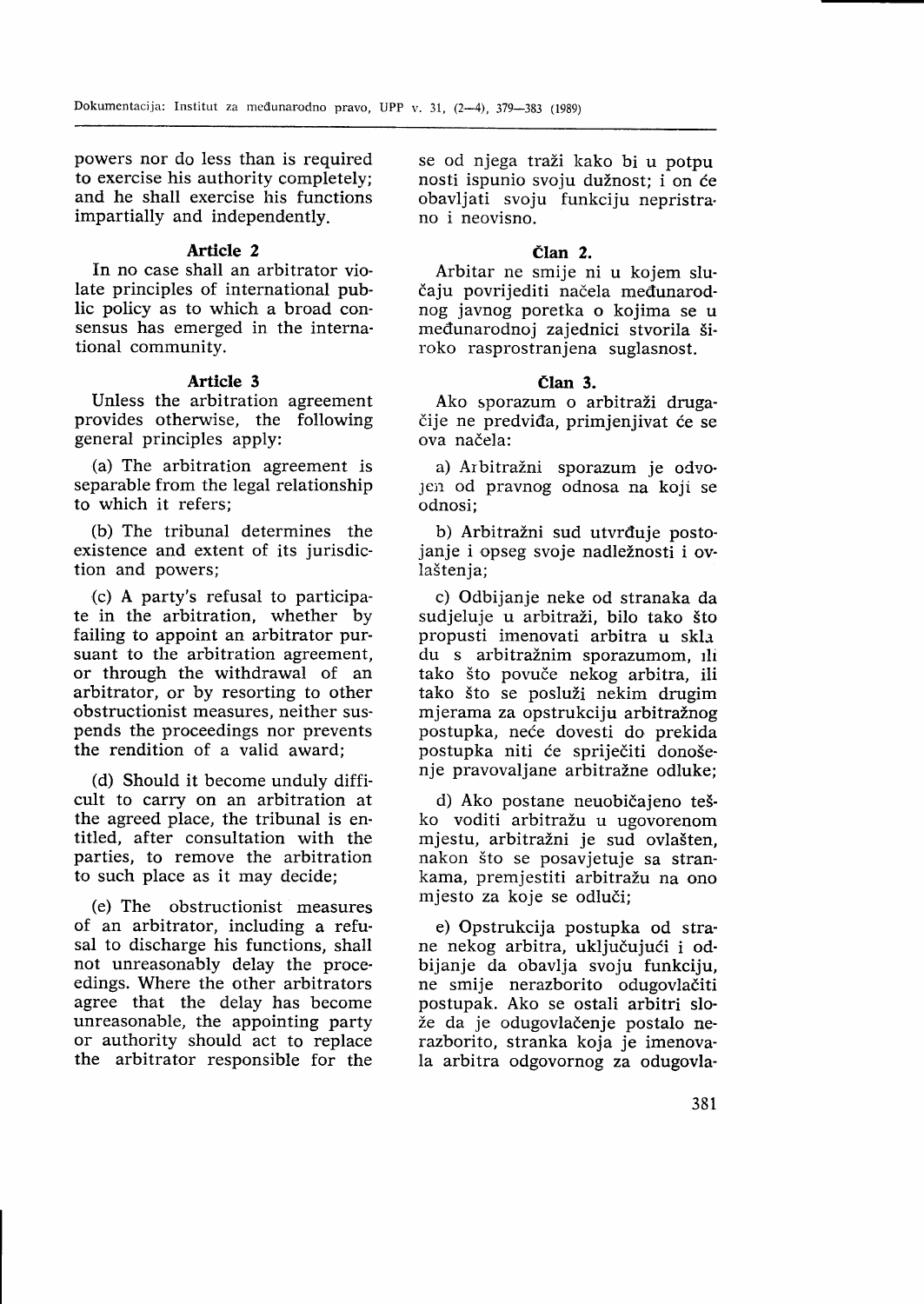delay. Should the aforesaid fail to act within a reasonable period of time, the other party to the arbitration is entitled to take the necessary steps to have the arbitrator replaced by a competent authority. In case of replacement, the arbitration proceedings need not be repeated if a majority of the tribunal rules that an adequate record of the proceedings has been maintained and that there are strong reasons why repetition is undesira' ble. Unless the parties agree to the contrary or the applicable rules provide otherwise, the arbitration shall proceed even though no replacement is made.

#### Article 4

Where the validity of the agreement to arbitrate is challenged, the tribunal shali resolve the issue by applying one or more of the following: the law chosen by the parties, the law indicated by the system of private international law stipulated by the parties, general principles of public or private international law, general principles of international arbitration, or the law that would be applied by the courts of the territory in which the tribunal has its seat. In making this selection, the tribunal shall be guided in every case by the principle in favorem validitatis.

#### Article <sup>5</sup>

A State, a state enterprise, or <sup>a</sup> state entity cannot invoke incapacity to arbitrate in order to resist arbitration to which it has agreed.

#### Article 6

The parties have full autonomy to determine the procedural and subčenje treba ga zamijeniti. Ako gore spomenuta stranka propusti tako postupiti u razboritom roku, druga arbitražna stranka je ovlaštena poduzeti neophodne mjere da bi arbitra zamijenio nadležni organ. U slučaju zamjene, nije potrebno ponavljati arbitražni postupak ako većina odluči da postoji odgovarajući zapisnik o vođenom postupku kao<br>i da postoje jaki razlozi zbog kojih je ponavljanje nepoželjno. Arbitraža će nastaviti s postupkom čak i kad nije izvršena zamjena osim ako stranke drugadije ne ugovore ili ako mjerodavna pravila arbitraže drugačije ne predviđaju.

#### Član 4.

Ako nastane spor o valjanosti sporazuma o arbitraži, arbitražni će sud rije5iti spor uz primjenu jednog ili više od ovih prava: prava koje su stranke izabrale, prava na koje ukazuje sustav pravila međunarodnog privatnog prava koji su stranke utanačile općih načela međunarodnog javnog ili privatnog prava, općih načela međunarodne arbitraže ili prava koje bi primijenili sudovi podrudja gdje se nalazi sjedište arbitražnog suda. Arbitražni će se sud prilikom izbora u svakom pojedinom slučaju rukovoditi načelom in favorem validitatis.

#### elan 5.

Neka država, državno poduzeće ili državno tijelo ne može se pozvati na svoju nesposobnost da sklo-<br>pi arbitražni sporazum da bi odbila sudjelovati u arbitraži na koju se obvezala sporazumom.

## elan 6.

Stranke su potpuno slobodne odrediti procesnopravna i materijalno